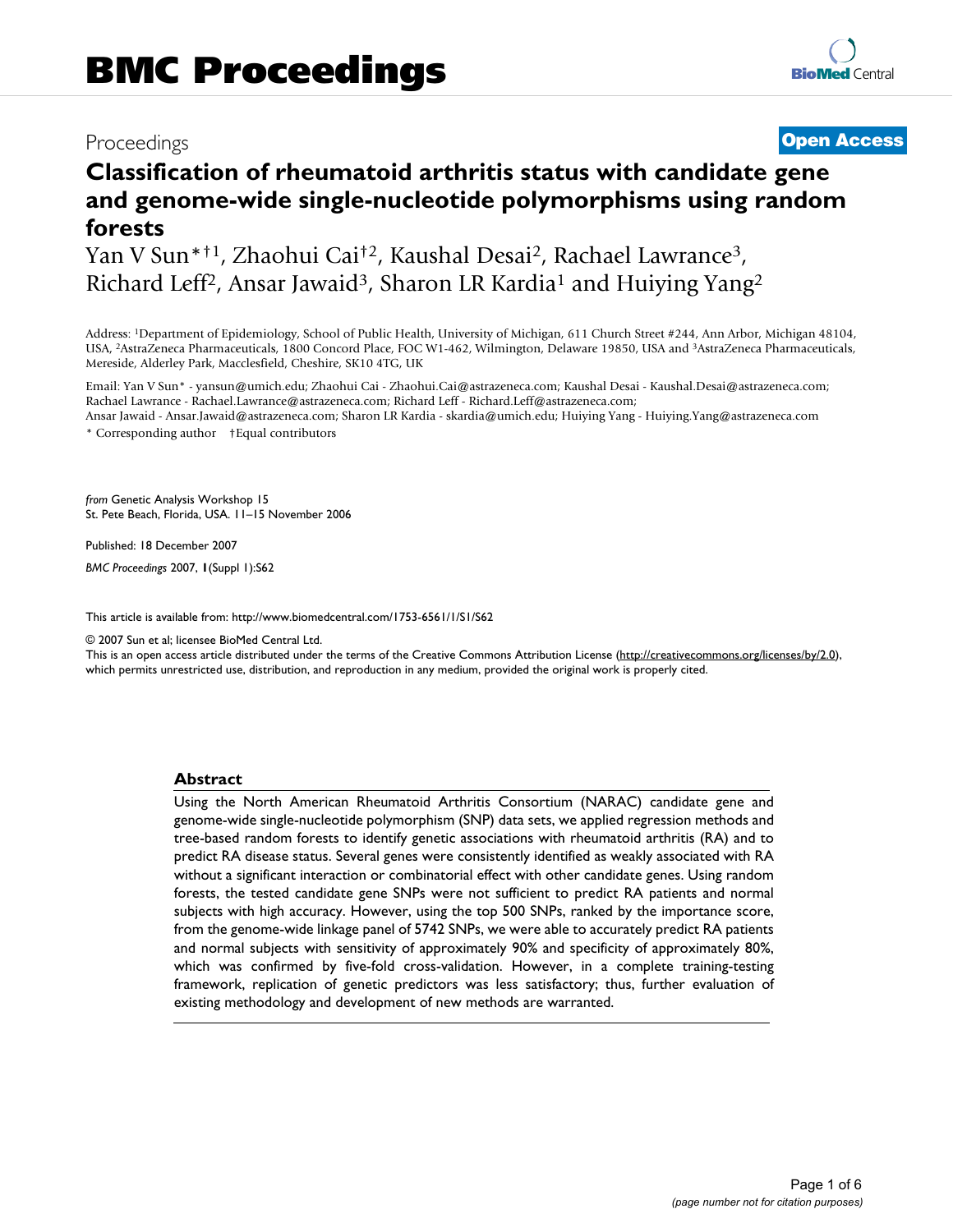### **Background**

Rheumatoid arthritis (RA) is an autoimmune disease causing inflammation and soft-tissue swelling of mainly diarthrodial joints. The disease can lead to considerable loss of mobility due to pain and joint destruction. Over the past decade, an improved understanding of the pathophysiology of the disease has had a big impact on RA therapy, mainly through the use of so-called diseasemodifying antirheumatic drugs [1].

Complex human diseases such as RA have complicated genetic architectures [2]. Single-gene association studies indicate that each genetic predictor alone has very weak power to predict the disease status. However, the high heritability identified in many human diseases indicates that the overall genetic contribution to risk is substantial. One alternative to traditional modeling is to create an ensemble of models that capture the inherent heterogeneity and interactions that underlie the complex genetic architecture of common diseases. For example, random forests algorithms combine many decision trees, each of which is a weak prediction model, by randomly selecting the sample and predictors for building each tree to obtain an improved overall prediction [3]. The random forests (RFs) method is capable of handling high-dimensional data such as genome-wide single nucleotide polymorphism (SNP) genotypic data and is known to be resistant to uninformative predictors.

We explored the predictive ability of RFs analysis to identify genetic associations with RA and their interactions with other genetic loci in the North American Rheumatoid Arthritis Consortium (NARAC) candidate gene and genome-wide linkage data sets. Furthermore, we performed cluster analysis using the phenotypic data to identify clinically distinct subgroups of RA patients, which may represent a pathophysiologically heterogeneous patient population. Subsequently, such phenotypic subgroups were used to identify additional susceptibility genes.

# **Methods**

# *Data*

The phenotype (NAPHENO) and candidate gene (CAND-GENE.DAT) data were provided by the North American Rheumatoid Arthritis Consortium [4] and consist of 839 RA cases from sib-pair families and 855 unrelated controls. SNPs with missing data of 15% or greater were excluded from the analysis, resulting in a total of 17 SNPs from 13 genes (*PTPN22*, *CTLA4*, *HAVCR1*, *IBD5*, *SLC22A4*, *IL3*, *IL4*, *SUMO4*, *MAP3K71P2*, *DLG5*, *CARD15*, *RUNX1*, and *MIF*) being considered. The missing genotypes were estimated using the proximity calculated by RFs on the training subjects [3].

In this study, we generated two replicate data sets in which the subjects were independent within samples and were dependent across samples. This approach ignores dependencies between the data sets that in general lead to inflation of type I error in the replication set. However, we feel that this approach is justified to simplify the confirmatory analyses using the available data. The data set was split into two replication data sets by randomly selecting a case from each affected sib pair for one of the data sets and the remaining case contributing to the second data set, with the controls almost evenly divided into the two data sets. Data set 1 includes 398 cases and 427 controls, while data set 2 includes 387 cases and 428 controls. It should be noted that due to the relatedness between the replication and the analysis data sets, the confirmation from the second data set should be interpreted with caution.

The data from the genome-wide linkage panel (a total of 5742 SNPs, excluding chromosome Y SNPs) were available for 1998 individuals from families with RA patient (NAILL01–NAILL25). For families with two or more siblings, one was randomly selected from each family for data set 1, and the second subject was then randomly selected from the remaining of samples for data set 2. The singletons were randomly divided into the two data sets. Each of the data sets consists of 740 unrelated subjects. The analysis of the replication data set should be considered exploratory.

The RF method is not particularly efficient at imputing missing data for large number of SNPs. Therefore, we applied an extension of the expectation-maximization (EM) algorithm implemented in HelixTree (Golden Helix Inc., Bozeman, MT) to impute the missing genotypes for the genome-wide linkage data set. In a simulation study, this method achieved outstanding performance of imputation accuracy above 95% with missing rate ranging from 1% to 10% (Sun et al., unpublished data).

#### *Association analysis*

The association between each candidate gene SNP and RA status was tested using all samples. Two methods were used for the candidate gene data set to adjust for the degree of relatedness among the affected siblings, a generalized estimating equations (GEE) method with likelihood ratio statistics (SAS 8.2, SAS Institute Inc., Cary, NC, USA, 1999) and Risch and Teng's statistic [5]. Results from the Risch and Teng's statistic and GEE likelihood ratio were consistent so that only results from the GEE analysis are reported. SNPs with an association with RA at *p* < 0.05 were also analyzed in a multiple SNP model.

For the genome-wide data set, single-SNP associations with RA were assessed using a  $\chi^2$  test when all three genotypes were observed and the least frequent genotype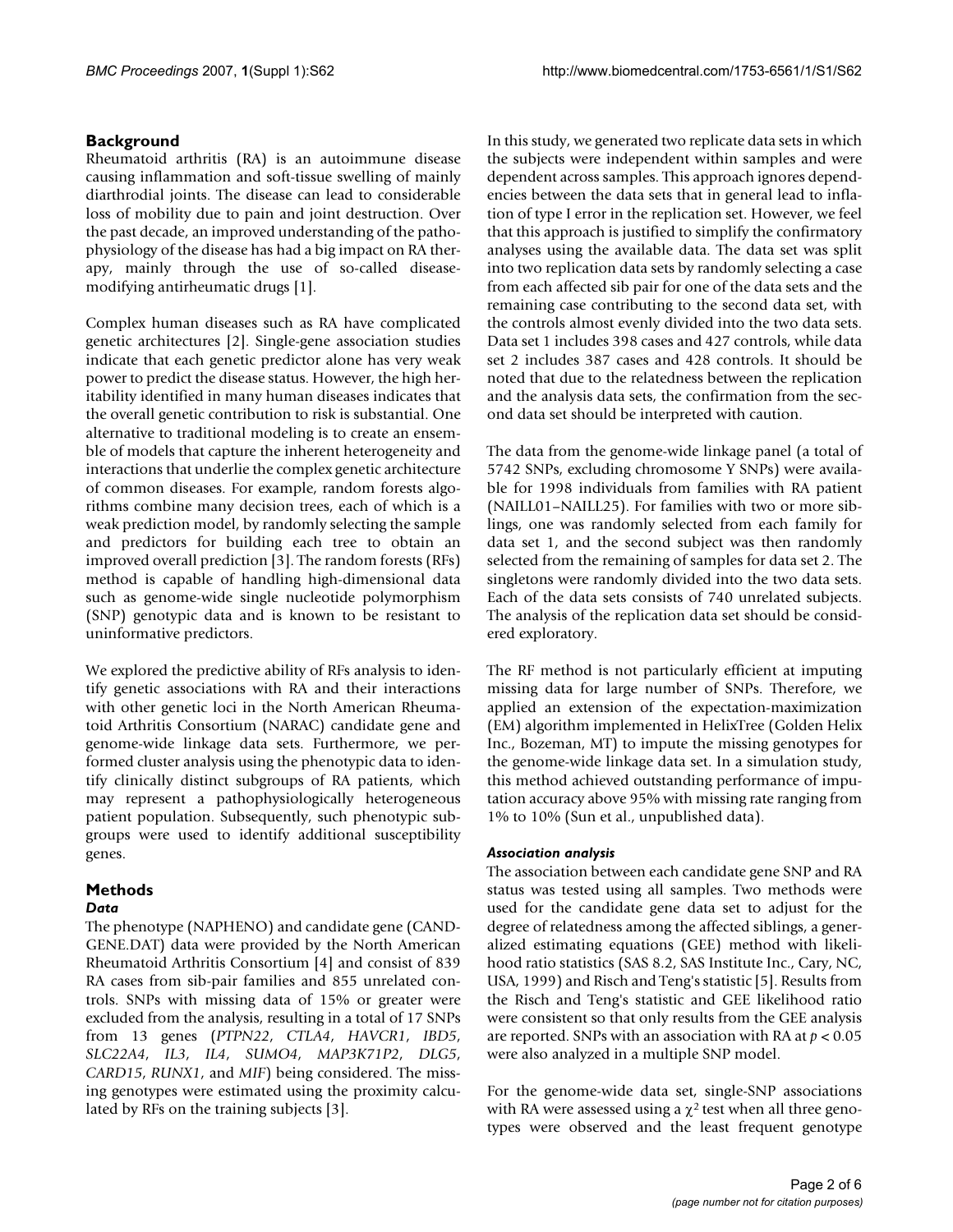observation was more than five. In situations in which these criteria were not met, Fisher's exact test was used to test the association. The *p*-values were then used to rank the significance of all SNPs.

#### *Identification of phenotypic subgroups among RA patients*

An unsupervised clustering analysis was carried out on the RA cases using the detailed phenotypic data (demographic and disease-related clinical and laboratory variables) to identify clinically distinct subgroups of RA patients. For the purpose of the analysis, the phenotypic variables were dichotomized using a threshold of the 75<sup>th</sup> percentile for AgeOnset (≥50), TenderJtCt (≥13), Swollen-JtCt (≥13), JAMScore (≥52), SeverityLH (≥5), and Severit $yRH$  (≥5). DRB1\_1 and DRB1\_2 marker variables were combined and dichotomized on the basis of the presence or absence of RA-associated epitopes (\*01 and \*04 alleles). Patient self-reported American Rheumatism Association (ARA) sub-scores and the overall ARA score were not included in the analysis. All other clinical measurements, except BMI (51% missing), were used in the analysis.

Clustering analysis was carried out using modified 'Jaccard' coefficient (proportion of non-zero pairs that are similar between subjects) as the distance measure [6]. Multidimensional scaling (MDS) of the distance matrix was used to visualize and identify sub-groups in the patient population. After identifying subgroups of RA patients characterized by clinical and laboratory phenotypes, we further investigated whether the SNPs were associated with the sub-groups. Specifically, we attempted to predict the different subgroups within RA cases using the SNP data from the candidate gene study.

#### *RA classification using RFs*

In addition to the conventional association analysis methods that were used in the study to identify RA susceptibility loci, we also used RFs [3]. The method was used for classification or prediction of cases and controls using the SNP data, and five-fold cross-validations (CVs) were used to evaluate classification accuracy. The receiver operating characteristic (ROC) curve was calculated based on the vectors of sensitivity and specificity for each of the five CVs. The values of area under curve (AUC) from the five CVs were averaged to compare the predictive ability and stability.

All of the 17 candidate gene SNPs and the 5742 SNPs from the genome-wide linkage panel were included in the RFs model. RFs were also applied using selected subsets of SNPs as predictor variables. These subsets were selected on the basis of their ranking on the importance measurement implemented in the RFs package. The SNPs that were highly ranked were selected for the RFs model.

All statistical analyses were performed using the R statistical software package (version 2.1.0) from R Project [http:/](http://www.r-project.org/) [/www.r-project.org/](http://www.r-project.org/). The R package for Random Forests (randomForest 4.5.-15) was installed and utilized following the instructions.

# **Results**

#### *Candidate gene analysis of RA status*

The SNPs associated with RA status at *p* < 0.05 are summarized in Table 1. The *PTPN22*\*rs2476601 and *SUM04*\*rs237025 loci showed the strongest association to RA among the significant ones. In the multivariate model, which included all five associated SNPs, *PTPN22* and *CTLA4* were found to be independently associated (*p* < 0.05) with RA with a modest effect.

Using all of the 17 candidate gene SNPs, the predictive ability of the RFs model was estimated by the ROC curve with five-fold cross validation. The low average AUCs of data set 1 and 2 (0.59 and 0.54) indicated poor predictive ability in both data sets. This did not improve by using the three most important SNPs ranked by the RFs model (AUCs = 0.59 for both data sets). Furthermore, SNPs *PTPN22*\*rs2476601 and *SUM04*\*rs237025 are consistently ranked the top two on the variable importance score in both data sets. Interestingly, both SNPs show strong associations in the univariate GEE analysis (Table 1).

*Candidate gene analysis of subgroups among RA patients* We investigated whether there are phenotypically distinct subgroups among RA patients. Such subgroups may rep-

#### **Table 1: Summary of significant associations (***p* **< 0.05) between RA and candidate genes**

| Gene*SNP               | Single-gene model |               | Multiple-gene model |                   |
|------------------------|-------------------|---------------|---------------------|-------------------|
|                        | Carrier-test      | Genotype-test | b-Value             | OR (95% CI)       |
| PTPN22*rs2476601       | < 0.0001          | < 0.0001      | < 0.0001            | 2.43 (1.82, 3.24) |
| CTLA4*CT60             | 0.0060            | 0.0172        | 0.0115              | 0.72(0.56, 0.93)  |
| HAVCR1*5509 5511delCAA | 0.0339            | 0.0640        | 0.0731              | 0.80(0.63, 1.02)  |
| SUM04*rs237025         | < 0.0001          | 0.0002        | 0.1044              | 1.39(0.94, 2.04)  |
| MAP3K71P2*rs577001     | 0.0012            | 0.0017        | 0.4527              | 1.14(0.80, 1.63)  |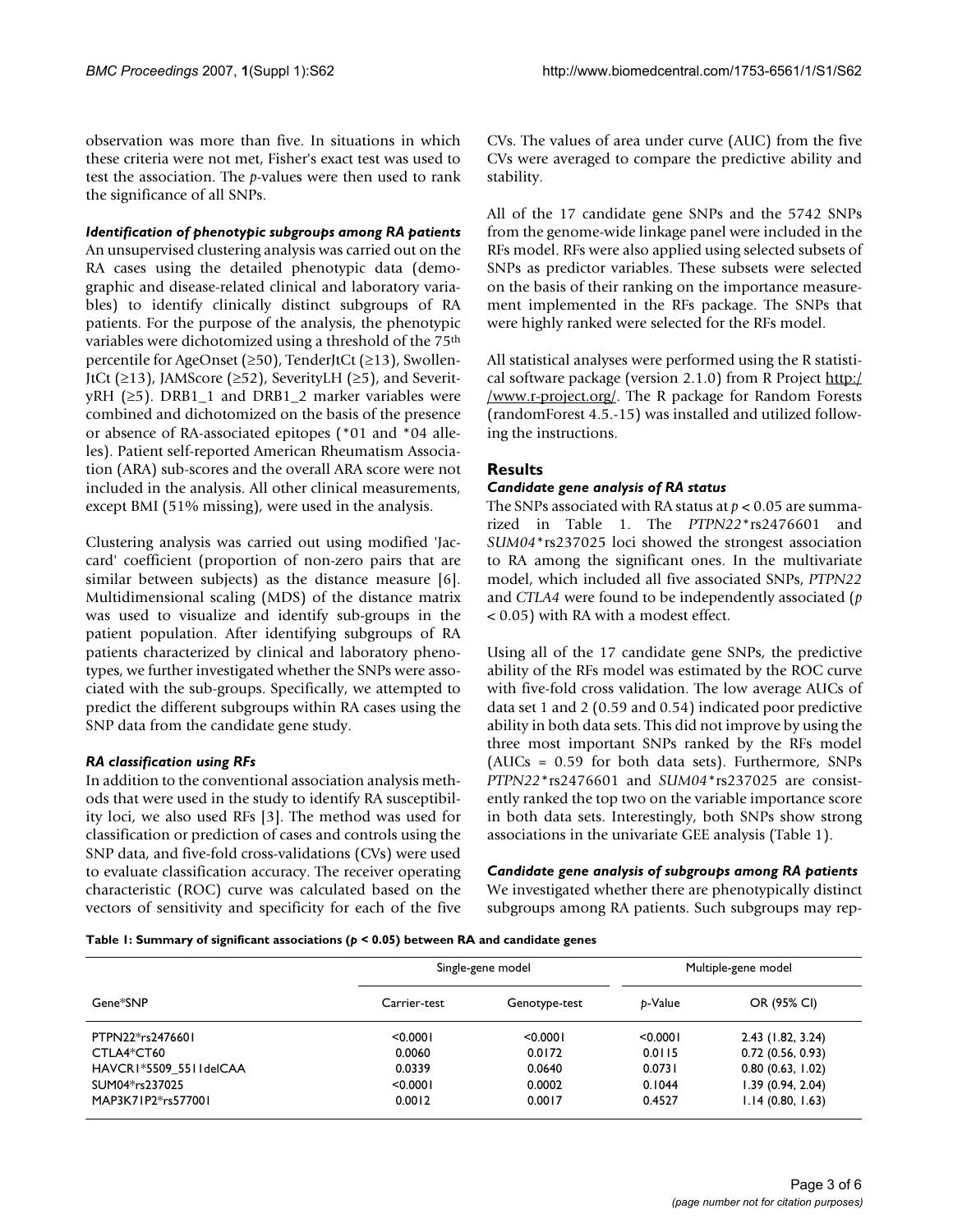

Figure 1

**Two distinct clusters of RA patients in a multidimensional scaling (MDS) plot**. The X-axis and the Y-axis represent the dimensions with the two largest eigenvalues generated by the MDS algorithm.

resent etiologically or genetically distinct entities among RA patients, and therefore consideration of these subgroups in a genetic association study may lead to an increase in the power to identify susceptibility genes.

Figure 1 shows the separation of the two clusters, for which a cluster validity algorithm was employed to determine statistical significance. The empirical distribution of a cluster validity statistic, within-to-between ratio, was computed from 10,000 permutations of the partition vector. The test statistic was defined as the ratio of average within cluster distances to the average between cluster distances for a partition vector. The clusters (subgroups A and B) shown in Figure 1, was calculated to be significant at *p*-value 0.01. These phenotypic clusters are correlated with a set of clinical measures, such as ARA criteria score [7], which reflect the disease severity.

Using the regression analysis method, we did not identify significant associations between SNPs and cluster status among RA patients, or additional SNPs when only severe cases and controls were analyzed. The RFs model predicted the two distinct clusters among RA cases with an overall predictive ability of 0.56 as measured by the AUC of the ROC curve (Table 2). In addition, we excluded the "mild" group (subgroup A in Figure 1) in order to sort out the "severe" group (subgroup B in Figure 1) from the controls. The RFs model was able to predict the two groups with an overall predictive ability of 0.62 (Table 2). The three most important SNPs for the prediction were *PTPN22*\*rs2476601, *MAP3K71P2*\*rs577001, and *RUNX1*\*rs2268277. *RUNX1*\*rs2268277 was not identified in our association analysis and our previous classification, and therefore could be an additional putative association.

#### *RFs analysis using genome-wide linkage SNP panel*

We examined the predictive ability of RFs using the 5742 genome-wide linkage SNPs. Using the classic trainingtesting strategy with five-fold CV and the AUC of the ROC curves, we found that the RFs model did not build a reliable prediction model for RA status in either data set 1 or 2. However, when we only used SNPs that were highly ranked on the importance score measure (e.g., the top 500 SNPs), high sensitivities and specificities were consistently obtained in all five CVs for both data set 1 (Figure 2) and 2 (similar results, not shown). The sensitivities and specificities were approximately 90% and 80%, respectively. Figure 3 shows the impact of the number of selected SNP predictors. Using the AUC of the ROC curve to present the predictive ability of each RFs model, we found that the overall predictive ability declined when more than the 500 top ranking SNPs were used to build the model. When compared to the randomly selected SNPs in RF modeling, we concluded that the predictive ability can be significantly improved by selecting the most important SNPs and the improvement was not due to the random effects (Figure 3). When we estimated the most important SNPs only in the training data set for each CV, the improvement of predictive ability was not as obvious as in the full data set. This suggests that the size of the data set may not be sufficient and each training set could not represent the whole data set. Therefore, the best set of predictors identified from each training set would not generalize well across the whole data set.

We generated two replicate data sets in this study to compare the replicability of variable selection using the RFs method and the regular SNP association test. In Table 3, the SNPs identified in both data sets are summarized. In general, among top ranked SNPs by either Random For-

**Table 2: Summary of classification accuracy rates for different classification schemes**

| RFs classification      | Sensitivity | Specificity | AUC of ROC |
|-------------------------|-------------|-------------|------------|
| All cases vs. Controls  | 57.5%       | 60.6%       | 0.59       |
| Cluster A vs. Cluster B | 77.1%       | 36.3%       | 0.56       |
| Cluster B vs. Controls  | 67.1%       | 52.3%       | 0.62       |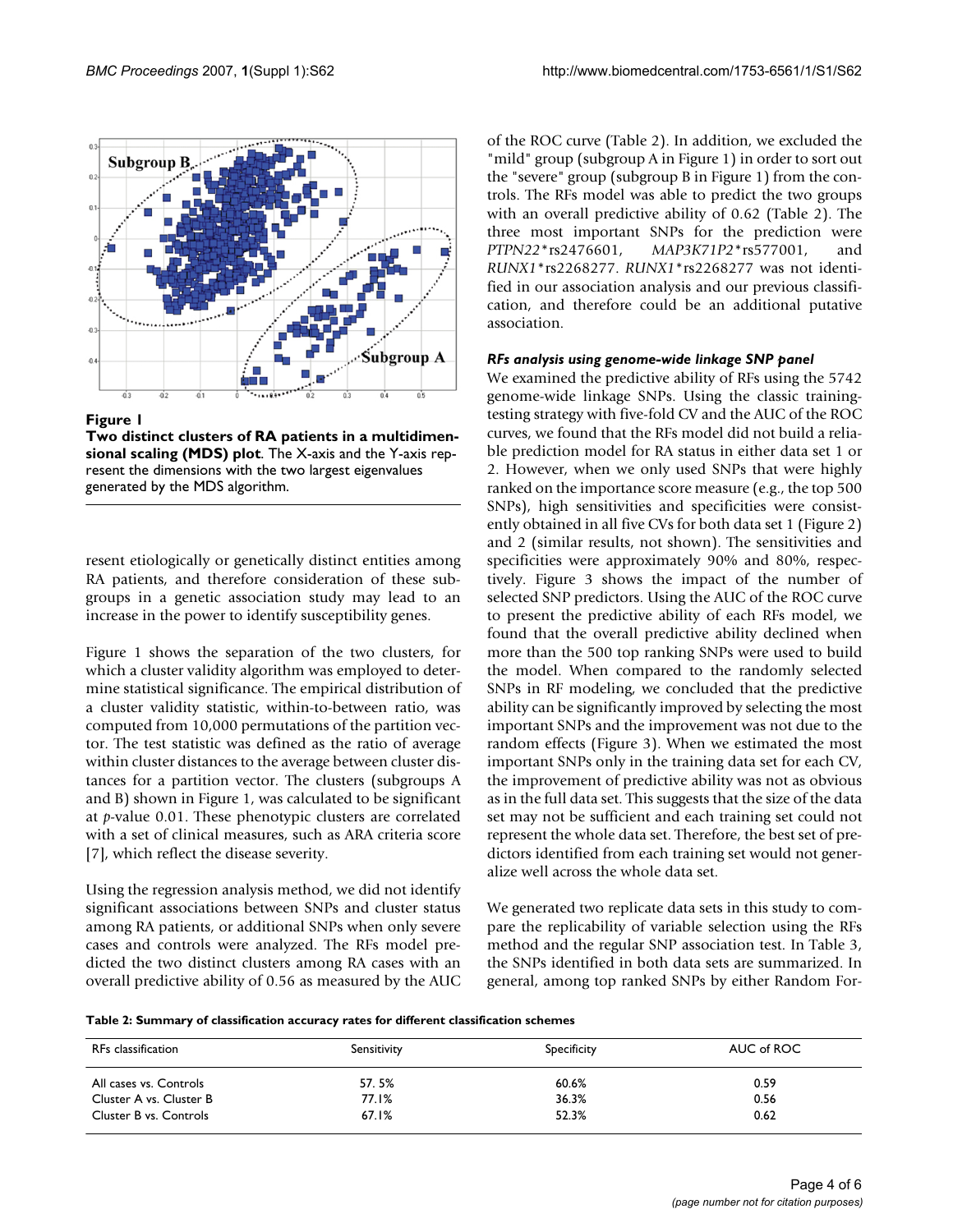

#### **Figure 2**

**ROC curve of five-fold CV using RFs with the 500 most important SNPs**. For each CV, a prediction model is built by using the training dataset and the ROC curve is generated by comparing the predicted RA status with the true RA status in the testing dataset. Each color curve represents prediction accuracy of one of the five CVs.

ests or the association test, the numbers of shared SNPs between the two data sets were not significantly greater than those expected by chance. Only the top 200 SNPs



**Figure 3** 

**Reducing dimensionality can improve the predictive ability of RFs.**  $\blacklozenge$  , Using the most important predictors in data set  $I$ ;  $\blacktriangle$ , using the most important predictors in data set 2;  $\bullet$  , using random predictors in data set 1;  $\blacksquare$  , using random predictors in data set 2.

estimated by RFs had a significant overlap (*p*-value was calculated by comparing to the profile of shared SNP numbers which was generated by 10,000 random draws from 5742 SNPs), albeit a small number. There are a number of reasons for the lack of replicability in variable selection. For example, the limited sample size, the weakness of individual SNP effects, the insufficient SNP coverage in the genome, the sampling strategy itself, and overfitting can all contribute to the inconsistency across samples.

# **Conclusion**

As an example of application, we used RFs for the analysis of the NARAC data sets and found that the candidate gene SNPs did not predict RA patients and control subjects accurately. This is despite including SNPs (either as a subset or together with the other candidate gene SNPs) that have been found to be associated in multiple studies [4,8]. However, using the top 500 SNPs ranked by the importance score from the genome-wide linkage panel of 5742 SNPs, we were able to accurately predict RA patients and normal subjects with sensitivity of approximately 90% and specificity of approximately 80%, which was confirmed by five-fold cross-validation and replication across the two data sets.

The RFs algorithm is known to be more resistant to "overfitting" and the noise variables [3] than conventional regression analysis. In this study, we demonstrated that the analysis strategy needs to be carefully designed for high-dimensional analysis. For instance, by using only the 500 highest ranked SNPs (out of the 5742 SNPs) in the RFs model, the predictive ability was greatly improved compared to using all SNPs. This indicates that RFs may not be resistant to too many "noisy" predictors such as the 100,000s of genome-wide SNP markers. For a specific disease or disease-related trait, only a small portion of all SNPs might be relevant. Therefore, the signal-to-noise ratio has to be optimized by reducing the SNP list to feed into the classification model.

Although we have developed a strategy to generate two replicate samples that were independent within single samples but related across the samples, the genetic effects were not replicated by comparing the most important SNPs in either RFs or by univariate SNP association tests using the genome-wide SNPs. Such lack of replicability in predictive SNPs suggests that the genetic effects may not be robust when the effect size of each SNP is minimal and/or the environmental factors or other covariates were not taken into account in the model. Therefore, in analyzing high dimensional genomic data, it may be essential to incorporate the non-genetic factors that contribute to the risk of the disease. In the analyses of predicting common disease status using the rich genome-wide SNP data, we